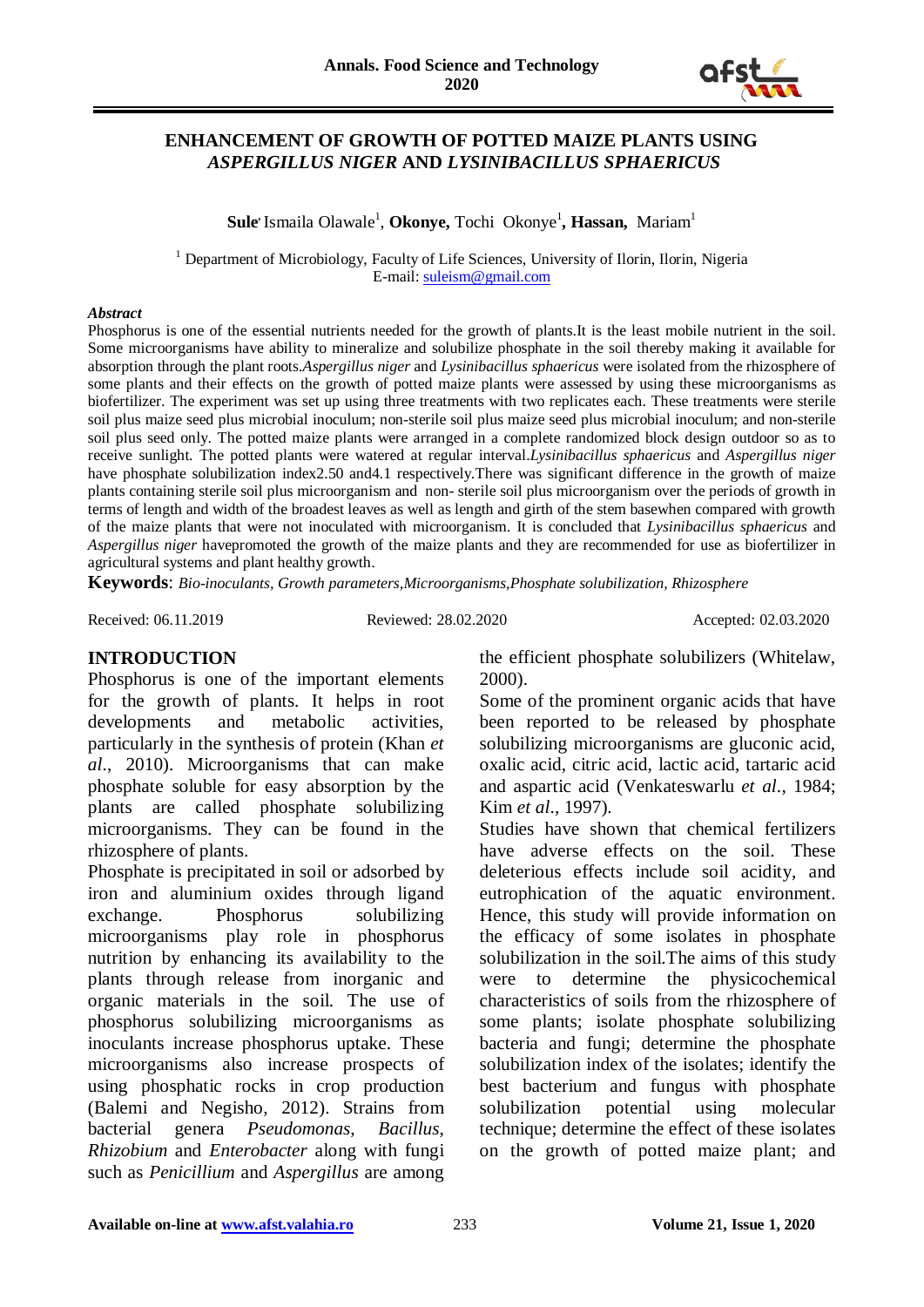

determine the metabolite elaborated by the isolates in Pikovskaya broth medium.

## **MATERIALS AND METHODS**

## **Collection of the soil samples**

A total of 6 soil samples were collected using sterile hand trowel from the rhizosphere of spinach, maize, pumpkin, pepper, cassava, rice and non-rhizosphere soil for the potted maize plants at the Botanical garden, University of Ilorin, Ilorin, Kwara State, Nigeria. The soil samples were collected into sterile labeled polythene bags. The top layers of the soils were cleared of debris and clean sterile trowel was used to dig into the rhizosphere around 20cm deep (Pande *et al*., 2017).

## **Determination of physicochemical characteristics of the soils**

The soil pH was determined using a standardized pH meter. The moisture content was determined by evaluating the loss in weight of the fresh soil on drying at 105°C in an oven until constant weight was obtained. The soil organic content was determined by further heating of the oven dried soil in a furnace at  $600^{\circ}$ C for 2 hours and the process repeated until a constant weight (Sule and Oyeyiola, 2012). The water holding capacity of the oven dried soil was determined using the method of Oyeyiola (2009).

#### **Isolation of phosphate solubilizing microorganisms (PSM)**

Pikovskaya's agar medium (PVK)was prepared with the composition as described by Kolekar*et al*. (2017) and Chinakwe *et al*. (2019). Ten grams (10g) of the soil sample was weighed and dispersed into 90 ml of sterile distilled water and it was thoroughly shaken. After the preparation and sterilization of the medium, streptomycin was then added to 100ml of the cooled PVK in a conical flask to inhibit bacteria and isolate fungi, while nystatin was added to another 100ml of PVK to inhibit fungi and isolate bacteria. Aliquot (0.1ml) was taken from the different dilutions and inoculated at the centre of sterile solidified PVK agar medium. The inoculum was spread by means of L-shaped glass spreader. Incubation was done at  $37^0$ C for 7days for the bacterial plates while the fungal plates were incubated at room temperature for the same duration. Colonies showing halo zones were taken as evidence of phosphate solubilization.

## **Purification and reservation of isolates**

The bacteria and fungi colonies showing halozones on the PVK medium were subcultured on nutrient agar and potato dextrose agar respectively. The plates were incubated and stored in a refrigerator at  $4^0C$  until they are needed (Fawole and Oso, 2007).

# **Determination of the phosphate solubilization index (PSI) of the isolates**

Different sterile set plates of Pikovskaya agar medium were inoculated with the standardized culture of each bacterium while inoculum plugs from 3 days old pure culture were used for the fungal inoculation. The plates were incubated at room temperature for 7 days. The bacterial and fungal isolates were ranked based on the diameter of the halo zone. The best bacterium and fungus were used for the potted plant experiment (Zhen *et al*., 2016; Pande *et al*., 2017).

Phosphate solubilization index =  $Diameter\ of\ colony + Halo\ zone$ Diameter of colony

# **Molecular identification of the isolates**

This was done using standard methods. This involved the extraction of the bacterial and fungal DNA; amplification of the DNA using PCR; purification of the PCR products; and sequencing of the PCR products. The PCR conditions used were: initial denaturation at 94°C for 5 minutes; further denaturation at 94°C for 30 seconds; annealing at 56°C for 30 seconds; extension at 72°C for 45 seconds; the above cycles were repeated 36 times with final extension at 72°C for 7 minutes; and holding temperature of 10°C. The nucleotide sequence obtained was blasted and it was compared with the data base of National Centre for Biotechnology information (NCBI) in order to get the name of the microorganism.

#### **Preparation of inoculum for the pot experiment**

The bacterium, *Lysinibacillus sphaericus* was cultivated on sterile nutrient agar plates and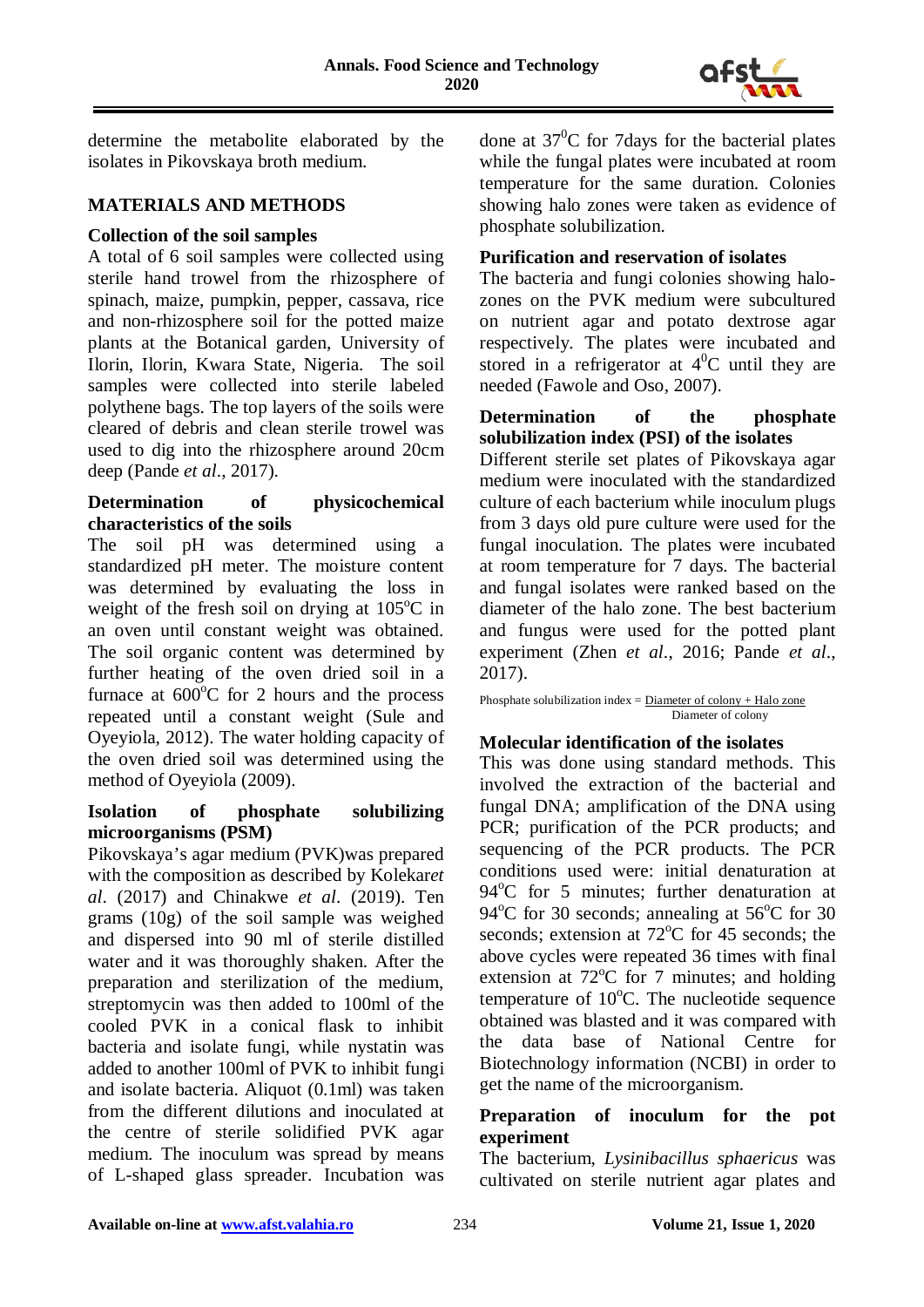

incubated at 37°C for 24 hours. It was washed with sterile distilled water into a 500ml conical flask aseptically. Then, 0.5 Mc Farland standard was used to standardize the washed culture in the conical flask (Cheesbrough, 2006).

The fungus, *Aspergillus niger* was first cultivated on sterile potato dextrose agar plate and incubated at room temperature for 72– 96hours. Cork borer, 8mm in diameter was used to bore inoculum plugs at the advanced edge of the fungal colony. The inoculum plugs were kept in sterile Petri dish for use to inoculate the soil (Fawole and Oso, 2007).

# **Cultivation of potted maize plants**

Soil sample was collected from a Garden soil and it was thoroughly mixed to form a homogenous sample. Equal amount of the soil (5kg) was distributed into 5 litre plastic buckets. Six evenly spaced holes were drilled at the bottom of each plastic buckets.

Four healthy maize seeds were planted in each plastic bucket followed by the addition of 6oml of the standardized bacterial culture. For the fungal inoculation, 4 inoculum plugs from the advanced edge of 72 hours old culture of *Aspergillus niger* was used to inoculate the plastic bucket containing the soil. The inocula were covered with some soils in each plastic bucket. The initial inoculation of the plastic buckets was done on the day of planting of the seeds. The second inoculation of the pots was done at the second week of planting.

## **Experimental design of the potted maize plant**

The cultivation of the potted maize plant was done under these treatments: sterile soil plus bacteria plus maize seeds; non-sterile soil plus bacteria plus maize seeds; sterile soil plus fungi plus maize seeds; non-sterile soil plus fungi plus maize seeds; and non-sterile soil plus maize seeds only. Each set up was done in duplicate.

The potted maize plants were arranged in a complete randomized design in the opening so that it can receive sunlight. All the pots received equal amount (250ml) of water at 2 days interval. There was no addition of chemical fertilizer or any herbicide to any of the pot. The germinated maize seedlings were thinned to 2 seedlings at one week of planting (Niazi *et al*., 2015).

## **Measurement of growth parameters of the potted maize plants**

The maize seedlings were allowed to grow for 1 – 2 weeks before the commencement of the measurement of length of the stem, girth of the stem base, length and width of the broadest leaves (Nwanyanwu *et al*., 2015; Kolekar *et al*., 2017).

## **Identification of the functional group of the metabolite**

The young pure cultures of each isolates were inoculated into Pikosvkaya's broth medium and then incubated at  $30^{\circ}$ C for 7 days. The suspensions were filtered with Whatman filter paper No 11 and the filtrate analyzed using Fourier Transform Infrared spectrophotometer.

## **Data analyses**

The statistical package used was SPSS version 16.0. Descriptive statistics in form of means and standard deviation were used to analyze the data. The data obtained were analyzed using ANOVA while Duncan's multiple range was used to compare the mean values of the data (SPSS, 2010).

# **RESULTS**

# **Physicochemical properties of the soil**

The physicochemical properties of the soil samples are shown in Table 1. The pH, moisture content, organic matter, and water holding capacity of the rhizosphere soils ranged from 6.7 - 8.6; 0.4 - 7.32%, 1.39 - 5.9%, and 0.34 - 0.53ml/g respectively.

## **Phosphate solubilization index of the microorganisms**

The phosphate solubilization index of the highest ranked bacterium and fungus was 2.5 and 4.1 respectively (Table 2).

#### **Identification of the isolates**

Based on molecular characterization, the isolates were identified as *Lysinibacillus sphaericus* and *Aspergillus niger* (Table 3).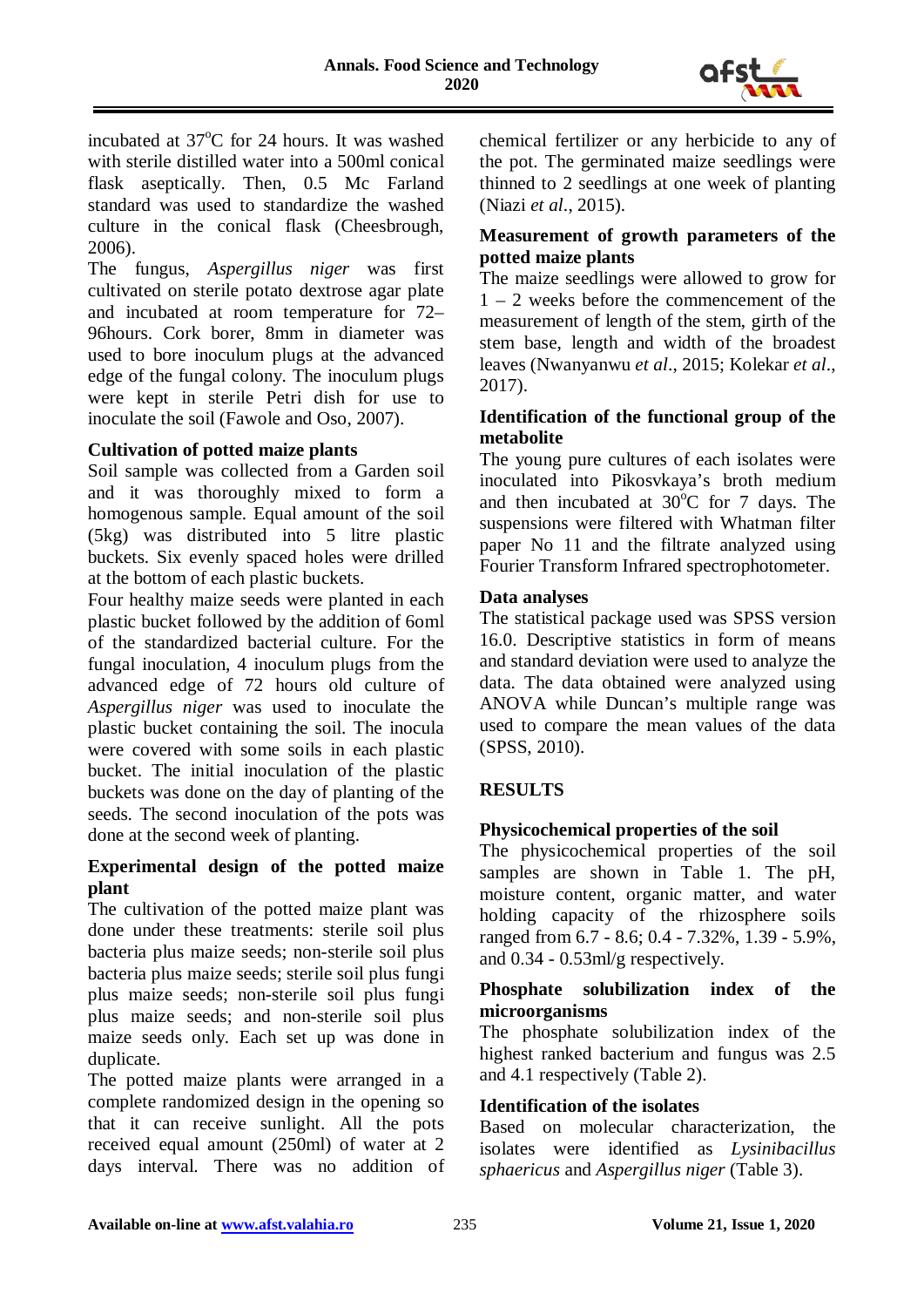

| Rhizosphere        | pH  | <b>Moisture</b> | Organic        | <b>Water holding</b> |
|--------------------|-----|-----------------|----------------|----------------------|
| soils              |     | content         | matter content | capacity             |
|                    |     | $(\% )$         | $(\%)$         | $\text{m/g}$         |
| <b>Pepper</b>      | 6.7 | 0.4             | 1.39           | 0.39                 |
| <b>Rice</b>        | 7.8 | 6.47            | 1.82           | 0.47                 |
| Cassava            | 8.1 | 7.32            | 4.7            | 0.53                 |
| <b>Maize</b>       | 8.6 | 2.1             | 5.34           | 0.34                 |
| <b>Spinach</b>     | 7.2 | 0.6             | 2.37           | 0.42                 |
| Pumpkin            | 6.7 | 1.5             | 3.9            | 0.35                 |
| <b>Potted soil</b> | 7.1 | 1.6             | 5.9            | 0.43                 |

#### **Table 1:** Physicochemical properties of the rhizosphere soils

**Table 2:** Phosphate Solubilization index of the microbial isolates

| Microbial      | of<br>Source        | Diameter of | Diameter of halo | Phosphate      |
|----------------|---------------------|-------------|------------------|----------------|
| isolates       | microbial           | colony      | zone and colony  | solubilization |
|                | isolation           | (cm)        | (cm)             | index          |
| <b>B1</b>      | Bulk soil<br>from   | 3.45        | 5.4              | 1.57           |
|                | abattoir            |             |                  |                |
| <b>B2</b>      | Bulk soil<br>from   | 3.2         | 4.4              | 1.38           |
|                | abattoir            |             |                  |                |
| B <sub>3</sub> | Bulk soil<br>from   | 2.8         | 4.2              | 1.50           |
|                | abattoir            |             |                  |                |
| <b>B4</b>      | Rhizosphere<br>soil | 1.0         | 2.5              | 2.50           |
|                | Fluted<br>οf        |             |                  |                |
|                | Pumpkin             |             |                  |                |
| F <sub>1</sub> | Rhizosphere<br>soil | 1.1         | 4.5              | 4.10           |
|                | of Pawpaw           |             |                  |                |
| F <sub>2</sub> | Rhizosphere<br>soil | 3.4         | 4.2              | 1.24           |
|                | οf<br>Fluted        |             |                  |                |
|                | Pumpkin             |             |                  |                |
| F <sub>3</sub> | Rhizosphere<br>soil | 5.5         | 6.0              | 1.09           |
|                | of Pawpaw           |             |                  |                |

 $B1 - B4$  = Bacterial isolates;  $F1 - F3$  = Fungal isolates

**Table 3:** Molecular identification of the microbial isolates

| S/N <sub>O</sub> | Isolate | Total | Percentage | Accession   | Closest relative          |
|------------------|---------|-------|------------|-------------|---------------------------|
|                  |         | Score | Identity   | Code        |                           |
|                  | F2      | 3144  | 99%        | AM0270052.1 | Aspergillus niger         |
|                  | B4      | 17641 | 94.38%     | CP014643.1  | Lysinibacillus sphaericus |

#### **Growth parameter of the potted maize plants**

The length of the stem and its girth as well as the width and length of the widest leaves were measured using a string and ruler (Tables 4 - 11). It was observed that the maize plant in the pots that have received microbial inoculum showed better growth than the uninoculated pots (control).

#### **Fourier transform analysis of the metabolite in PVK broth**

The absorption peaks of the metabolites in the PVK broth of the isolates ranged from 1397.36  $cm<sup>-1</sup>$  to 1637.99  $cm<sup>-1</sup>$  regions and this correspond to the presence of carboxyl groups. The details of the spectra are shown in Figures  $1 - 2.$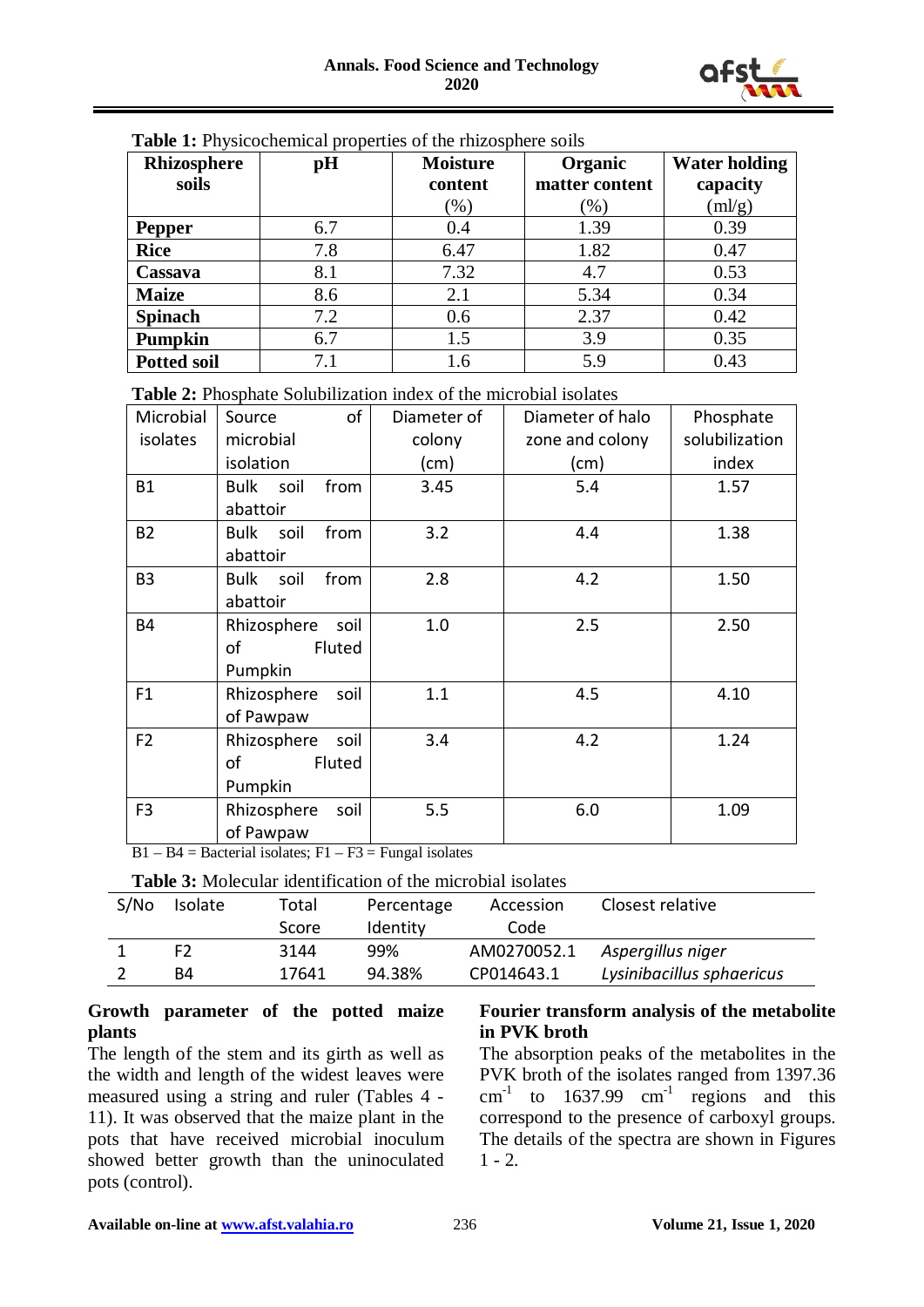

| Treatments                                                                                                  | Length of leaves(cm)          |                              |                              |                         |
|-------------------------------------------------------------------------------------------------------------|-------------------------------|------------------------------|------------------------------|-------------------------|
|                                                                                                             | Period of plant growth (week) |                              |                              |                         |
|                                                                                                             |                               |                              |                              | 5                       |
| Sterile soil, plus A. niger 24.25±0.35 <sup>a</sup><br>and maize plant                                      |                               | $49.0 \pm 1.41$ <sup>b</sup> | $66.7 \pm 0.71^b$            | 75.85±1.91 <sup>a</sup> |
| Non-sterile soil, plus A. 31.05±1.48 <sup>b</sup>                                                           |                               | 54.6 $\pm$ 0.71 $\rm{^c}$    | $71.2 \pm 1.70$ <sup>c</sup> | $85.2 \pm 0.28^b$       |
| niger and maize plant<br>Non-sterile soil plus maize 26.8±2.55a <sup>ab</sup> 42±0.00 <sup>a</sup><br>plant |                               |                              | $60.1 \pm 0.42$ <sup>a</sup> | $76.9 \pm 1.56^a$       |

Means followed by the same alphabet(s) in the same column are not significantly different at  $\alpha = 0.05$ based on Duncan's multiple range test

**Table 5:** Effect of *A.niger* inoculants on the width of the broadest leaves of maize plant

| Treatments                                                                | Width of leaves(cm)           |                    |                    |                            |  |  |
|---------------------------------------------------------------------------|-------------------------------|--------------------|--------------------|----------------------------|--|--|
|                                                                           | Period of plant growth (week) |                    |                    |                            |  |  |
|                                                                           |                               |                    |                    |                            |  |  |
| Sterile soil, plus A. niger 1.55±0.07 <sup>a</sup><br>and maize plant     |                               | $3.5 \pm 0.14^{b}$ | $4.9 \pm 0.14^{b}$ | 5.45 $\pm$ 0.35 $^{\rm b}$ |  |  |
| Non-sterile soil, plus A. 2.30±0.00 <sup>b</sup><br>niger and maize plant |                               | $3.3 \pm 0.14^{b}$ | $4.8 \pm 0.28^{b}$ | $6.25 \pm 0.21^{b}$        |  |  |
| Non-sterile soil plus maize 2.15±0.07 <sup>b</sup><br>plant               |                               | $2.4 \pm 0.00^a$   | $3.6 \pm 0.14^a$   | $4.25 \pm 0.35^a$          |  |  |

Means followed by the same alphabet(s) in the same column are not significantly different at  $\alpha = 0.05$ based on Duncan's multiple range test

**Table 6:** Effect of *A.niger* inoculants on the length of stem of maize plant

| Treatments                                                               | Length of stems (cm) |                               |                              |                         |  |  |  |
|--------------------------------------------------------------------------|----------------------|-------------------------------|------------------------------|-------------------------|--|--|--|
|                                                                          |                      | Period of plant growth (week) |                              |                         |  |  |  |
|                                                                          |                      |                               |                              |                         |  |  |  |
| Sterile soil, plus A. niger 4.5±0.14 <sup>ª</sup><br>and maize plant     |                      | $12.0 \pm 0.42^b$             | $15.1 \pm 0.42$ <sup>a</sup> | $18.8 \pm 0.42^b$       |  |  |  |
| Non-sterile soil, plus A. 7.3±0.00 <sup>b</sup><br>niger and maize plant |                      | $12.5 \pm 0.07^b$             | $16 \pm 1.41$ <sup>a</sup>   | $18.9 \pm 0.28^{\rm b}$ |  |  |  |
| Non-sterile soil plus maize 7.5±0.71 <sup>b</sup><br>plant               |                      | $10.6 \pm 0.42$ <sup>a</sup>  | $13.6 \pm 0.57$ <sup>a</sup> | $17.35 \pm 0.21^b$      |  |  |  |

Means followed by the same alphabet(s) in the same column are not significantly different at  $\alpha = 0.05$ based on Duncan's multiple range test

**Table 7:** Effect of *A.niger* inoculants on the girth of maize plant

| Treatments                                                                               | Perimeter of girth of stem base (cm) |                              |                             |                             |  |
|------------------------------------------------------------------------------------------|--------------------------------------|------------------------------|-----------------------------|-----------------------------|--|
|                                                                                          | Period of plant growth(week)         |                              |                             |                             |  |
|                                                                                          |                                      |                              |                             | 4                           |  |
| Sterile soil, plus A. niger 1.7±0.14 <sup>a</sup><br>and maize plant                     |                                      | $3.6 \pm 0.28^b$             | $5.9 \pm 0.28^{b}$          | $6.4 \pm 0.14^b$            |  |
| Non-sterile soil, plus A. 2.2±0.28 <sup>a</sup><br>niger and maize plant                 |                                      | $2.75 \pm 0.35^{ab}$         | $4.5 \pm 0.28$ <sup>b</sup> | $6.2 \pm 0.28^{b}$          |  |
| Non-sterile soil plus maize $1.65 \pm 0.07^{\circ}$<br>plant<br>$\overline{\phantom{a}}$ |                                      | $2.60 \pm 0.28$ <sup>a</sup> | $3.9 \pm 0.00^a$            | $4.8 \pm 0.28$ <sup>a</sup> |  |

Means followed by the same alphabet(s) in the same column are not significantly different at  $\alpha = 0.05$ based on Duncan's multiple range test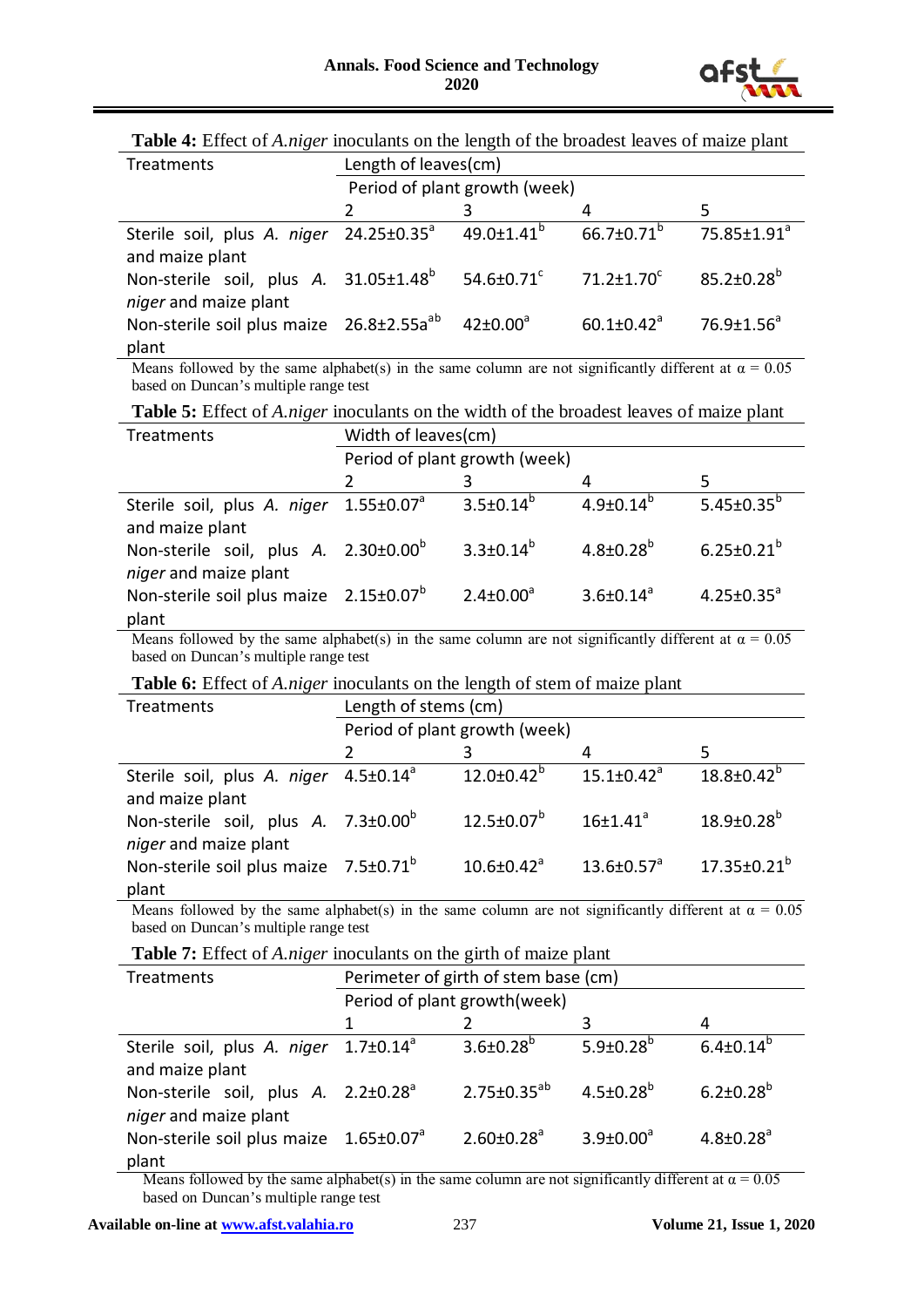

| Treatments                                                                            | Length of leaves(cm)          |                              |                              |                               |  |  |
|---------------------------------------------------------------------------------------|-------------------------------|------------------------------|------------------------------|-------------------------------|--|--|
|                                                                                       | Period of plant growth (week) |                              |                              |                               |  |  |
|                                                                                       | 2                             | 3                            | 4                            | 5                             |  |  |
| soil,<br><b>Sterile</b><br>plus<br>sphaericus<br>and<br>maize                         | L. $6.1 \pm 0.00^a$           | $35.2 \pm 0.42^b$            | $45.2 \pm 1.70^b$            | $63.3 \pm 1.83^{b}$           |  |  |
| plant<br>Non-sterile soil, plus L. $6.3\pm0.28^{\circ}$<br>sphaericus<br>and<br>maize |                               | $36.7 \pm 1.27^b$            | 43.4 $\pm$ 0.84 $^{ab}$      | 58.6 $\pm$ 1.83 <sup>ab</sup> |  |  |
| plant<br>Non-sterile soil plus maize $6.0 \pm 0.14^{\circ}$<br>plant                  |                               | $30.4 \pm 0.28$ <sup>a</sup> | $40.9 \pm 0.57$ <sup>a</sup> | $54.65 \pm 0.35^{\circ}$      |  |  |

**Table 8:** Effect of *L.sphaericus* inoculants on the length of the broadest leaves of maize plant

Means followed by the same alphabet(s) in the same column are not significantly different at  $\alpha = 0.05$ based on Duncan's multiple range test

**Table 9:** Effect of *L.sphaericus* inoculants on the width of the broadest leaves of maize plant

| Treatments                                               | Width of leaves(cm)          |                             |                             |                             |  |
|----------------------------------------------------------|------------------------------|-----------------------------|-----------------------------|-----------------------------|--|
|                                                          | Period of plant growth(week) |                             |                             |                             |  |
|                                                          |                              |                             |                             |                             |  |
| Sterile<br>soil,<br>plus                                 | L. $1.6 \pm 0.14^{\circ}$    | $3.0 \pm 0.28$ <sup>a</sup> | $4.1 \pm 0.00^{b}$          | 5.85 $\pm$ 0.21 $^{\circ}$  |  |
| sphaericusand maize plant                                |                              |                             |                             |                             |  |
| Non-sterile soil, plus $L$ . 1.7 $\pm$ 0.14 <sup>a</sup> |                              | $2.8 \pm 0.14^a$            | $3.1 \pm 0.28$ <sup>a</sup> | $4.5 \pm 0.28$ <sup>a</sup> |  |
| sphaericusand maize plant                                |                              |                             |                             |                             |  |
| Non-sterile soil plus maize 1.85±0.07 <sup>a</sup>       |                              | $2.75 \pm 0.07^a$           | $3.4 \pm 0.14^a$            | $4.4 \pm 0.28$ <sup>a</sup> |  |
| plant                                                    |                              |                             |                             |                             |  |

Means followed by the same alphabet(s) in the same column are not significantly different at  $\alpha = 0.05$ based on Duncan's multiple range test

| Treatments                                         | Length of stem (cm)  |                               |                                       |                               |  |  |
|----------------------------------------------------|----------------------|-------------------------------|---------------------------------------|-------------------------------|--|--|
|                                                    |                      | Period of plant growth (week) |                                       |                               |  |  |
|                                                    | 1                    |                               | 3                                     | 4                             |  |  |
| <b>Sterile</b><br>soil,<br>plus                    | L. $2.05 \pm 0.07^a$ | $8.25 \pm 0.21^b$             | $14.55 \pm 0.49^c$                    | $17.65 \pm 0.21$ <sup>c</sup> |  |  |
| sphaericus<br>and<br>maize                         |                      |                               |                                       |                               |  |  |
| plant                                              |                      |                               |                                       |                               |  |  |
| Non-sterile soil, plus L. 3.45±0.21 <sup>b</sup>   |                      | $8.9 \pm 0.28^b$              | $12.15\pm0.21^{b}$ $14.95\pm0.35^{b}$ |                               |  |  |
| sphaericus<br>and<br>maize                         |                      |                               |                                       |                               |  |  |
| plant                                              |                      |                               |                                       |                               |  |  |
| Non-sterile soil plus maize 2.45±0.07 <sup>a</sup> |                      | 7.25 $\pm$ 0.21 <sup>a</sup>  | $11.0 \pm 0.28$ <sup>a</sup>          | $13.3 \pm 0.28$ <sup>a</sup>  |  |  |
| plant                                              |                      |                               |                                       |                               |  |  |

**Table 10:** Effect of *L.sphaericus* inoculants on the length of stem of maize plant

Means followed by the same alphabet(s) in the same column are not significantly different at  $\alpha = 0.05$ based on Duncan's multiple range test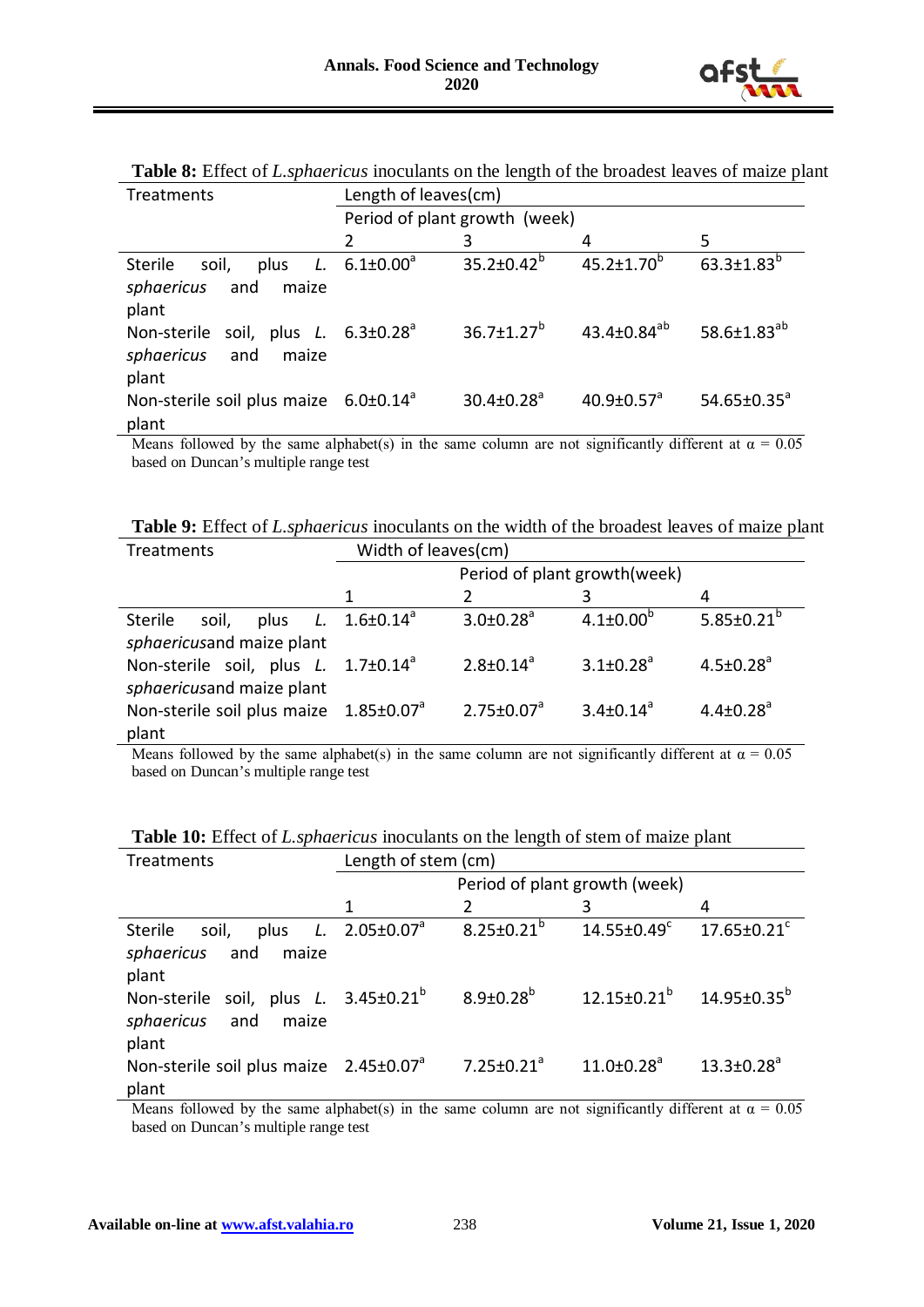

| <b>THOIC TILE EXAMPLE OF EXAMPLE THE CONDUCT OF THE CONDUCT OF THE CONDUCT</b> |                                      |                               |                              |                              |  |
|--------------------------------------------------------------------------------|--------------------------------------|-------------------------------|------------------------------|------------------------------|--|
| Treatments                                                                     | Perimeter of girth of stem base (cm) |                               |                              |                              |  |
|                                                                                |                                      | Period of plant growth (week) |                              |                              |  |
|                                                                                | 1                                    |                               |                              |                              |  |
| Sterile soil, plus A. niger<br>and maize plant                                 | Nd                                   | $2.55 \pm 0.35^a$             | $4.05 \pm 0.07^b$            | $5.8 \pm 0.28^{b}$           |  |
| Non-sterile soil, plus A. Nd<br>niger and maize plant                          |                                      | $2.10 \pm 0.28$ <sup>a</sup>  | $2.75 \pm 0.21^a$            | $3.8 \pm 0.28$ <sup>a</sup>  |  |
| Non-sterile soil plus maize Nd<br>plant                                        |                                      | $2.20 \pm 0.28$ <sup>a</sup>  | $3.05 \pm 0.21$ <sup>a</sup> | $4.45 \pm 0.21$ <sup>a</sup> |  |

**Table 11:** Effect of *L.sphaericus* inoculants on the girth of maize plant

 $Nd = Not determined; Means followed by the same alphabet(s) in the same column are not significantly.$ different at  $\alpha$  = 0.05 based on Duncan's multiple range test



**Figure 1:** Fourier transform spectra of metabolite elaborated by *A. niger* in PVK broth



Figure 2:Fourier transform spectra of metabolite elaborated by *L. sphaericus* in PVK broth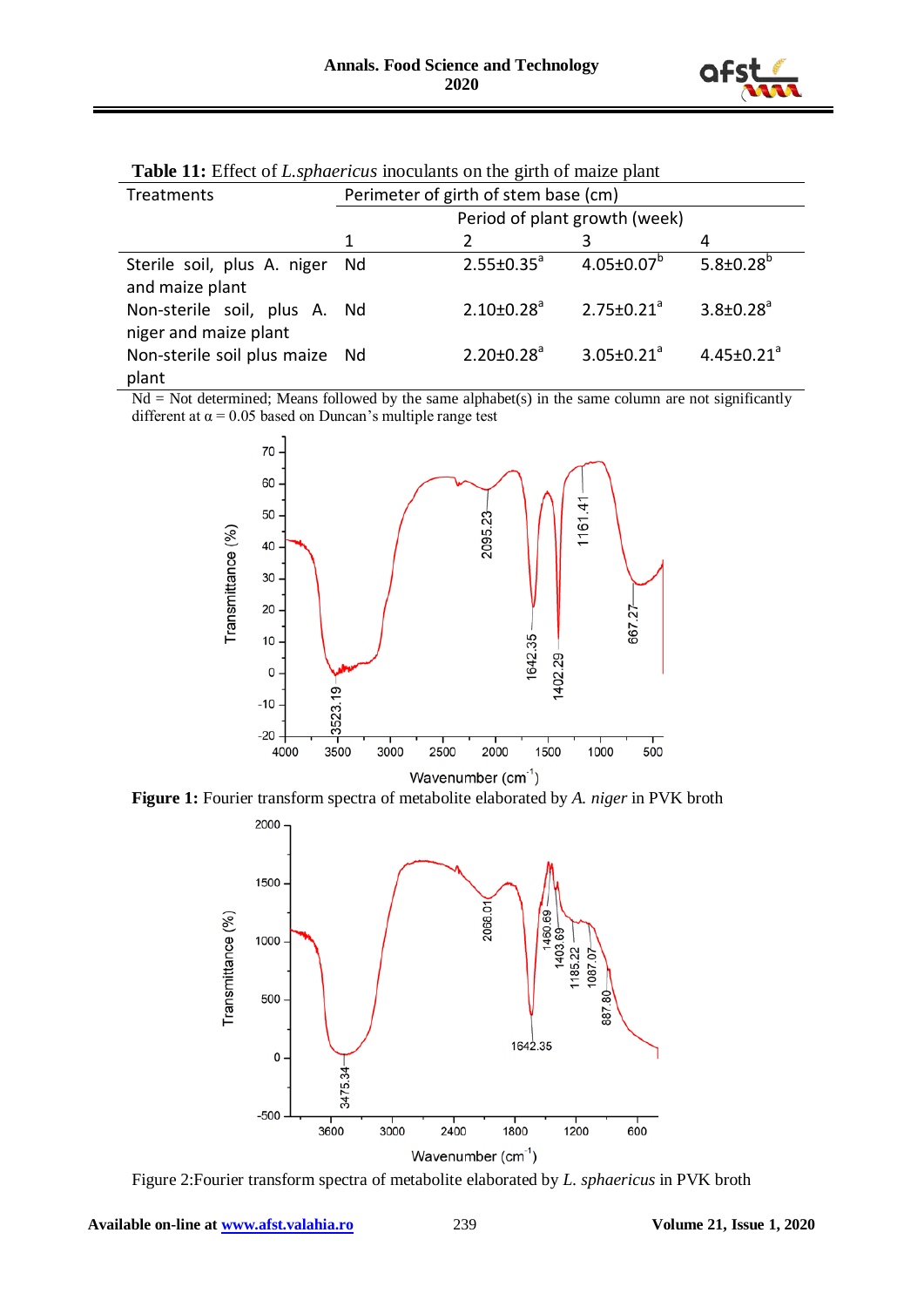

# **DISCUSSION**

The pH of the rhizosphere soils from the different plants ranged from 6.7 to 8.6. These soils can be described as being slightly acidic to alkaline. The moisture content, organic matter content and water holding capacity of the soil samples ranged from 0.4 - 7.32%, 1.39 to  $5.90\%$ , and  $0.34$  -  $0.53$ ml/g respectively. Sule and Oyeyiola(2012) reported that the pH, moisture content, organic matter content and water holding capacity of soils from the rhizosphere of cassava cultivar TMS 419 ranged from 4.19 - 6.68, 0.12 - 8.76%, 0.36 - 11.8% and 0.25 - 0.34ml/g respectively. The neutral to alkaline soil will encourage the presence of large bacterial population in comparison with fungal population in the soil. This is because the bacteria thrive better on alkaline soil while fungi thrive best in soil with low pH (acidic).

In this study, *Lysinibacillus sphaericus* and *A. niger* were the best bacterium and fungus that solubilized calcium triphosphate in the PVK agar medium. In a similar study, Pande *et al*.(2017) isolated *Burkholderia cepacia* and *Alcaligenes aquatilis* from rhizosphere soils. Zhen *et al*. (2016) investigated the production of organic acid by *P. oxalicum* and *A. niger* isolated from the rhizosphere soils. Firew *et al*. (2016) isolated *Fusarium* spp., *Aspergillus* spp. and *Penicillium* spp. from therhizosphere soils of some plants in Addis Ababa, Ethiopia. Dwivedi *et al*. (2004) have used *Aspergillus awamori*to solubilise rock phosphate in order to enhance the growth of rice and wheat.

Studies related to the production of organic acids have shown that citric and oxalic acids were the two major organic acids produced by phosphate solubilizing microorganisms (Zhen *et al*., 2016; Pande *et al*., 2017). Maliha *et al*. (2004) reported that *A. niger* produced majorly citric acid and oxalic acid while *A. flavus* and *P. canescens* produced oxalic, citric, gluconic acid and an additional succinic acid in case of *A.*flavus. In this study the Fourier transform infrared spectrophotometry analysis revealed the elaboration of carboxylic acids by the two isolates used.

Extensive researches have been done on *Lysinibacillus sphaericus.* For instance, Sharma and Singh (2015) isolated strain of *lysinibacillus sphaericus* SNCh5 and used it to treat seeds of *Vigna radiata* (mung beans) before they were sown into pots. They observed that *Vigna radiata* (mung beans) seeds treated with a strain *lysinibacillus sphaericus* showed maximum effect on all the growth parameters in comparison to the untreated seeds. This is in concert with the results in this study which showed that maize plant in sterilized pots inoculated with *lysinibacillus sphaericus* showed better growth rate in all parameters compared to that of the untreated soils. Furthermore, Naureen *et al*. (2017) explored the potential of *Lysinibacillus sphaericus* ZA9 on the growth of tomato and cucumber.

Analysis of the potted plant showed that in the first week after inoculation of the isolates (bacteria and fungi) and planting of the seeds in the pots, there were insignificant differences between the various potted plants. In the second week, the unsterilized but uninoculated soil performed better than the sterilized and inoculated soil. This was because the isolates were trying to adjust to the new environment. From the third week and up to the fifth week, data collected showed that the maize plants of the sterilized and inoculated potted soils were catching up and exceeding the control.

Further analysis of the data from this experiment showed that the sterile soils inoculated with *Lysinibacillus sphaericus*did better than the unsterile soils inoculated with the same bacterium. This was because of absence of competition with the inoculum. This gave the inoculated isolates time to establish before contamination from the environment. Nwanyanwu *et al*. (2015) reported the best growth performance of  $31.2$ cm,  $38.4 \text{ cm}^2$  and 2.93cm for the plant height, leaves area, and shoot length respectively in maize inoculated with *Pseudomonas* sp.

For the fungal isolate (*A. niger*), growth parameters of the potted plants were least in the unsterilized and uninoculated soils. However, the growth of the maize plants in the natural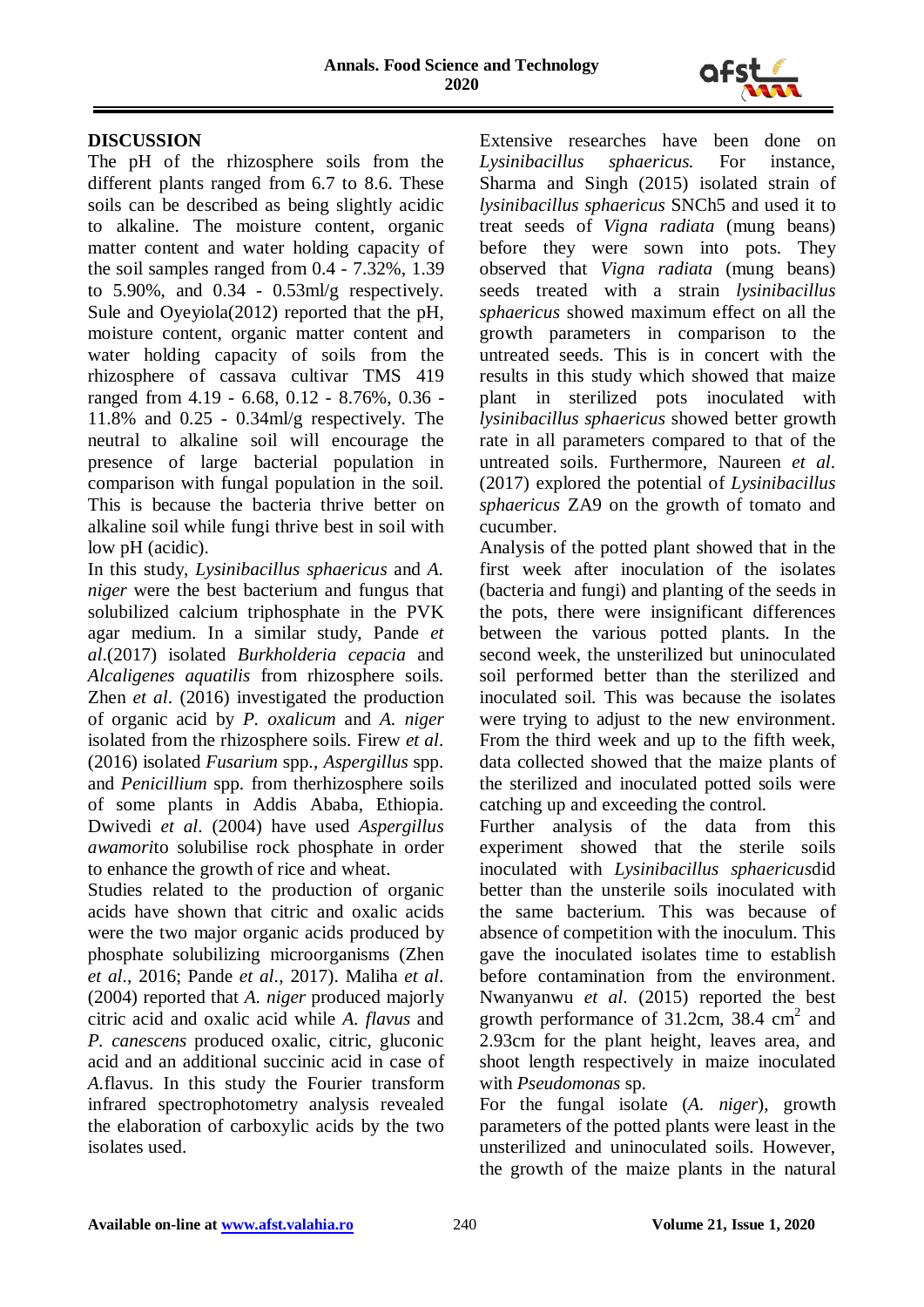

soil inoculated with inoculum plugs of *A. niger*  showed better growth than the sterile but inoculated soils in terms of the length of leaves, width of leaves, and length of the stem. There was significant difference in the growth parameters of the maize plant that received microbial inoculum irrespective of whether the soil was sterilized or not when compared with the maize plant planted in sterile but uninoculated soil.

#### **CONCLUSION**

From the data obtained in this study, it can be concluded that *Lysinibacillus sphaericus* and *Aspergillus niger* are capable of solubilizing fixed phosphate in the soil, making the nutrient available for the growth of maize and thereby enhancing its growth.

#### **RECOMMENDATION**

*Lysinibacillus sphaericus* and *A. niger* are recommended for use as biofertilizer in order to enhance the growth of maize plants.

#### **REFERENCES**

- [1] Balemi T. and Negiho K. (2012). Management of soil phosphorus and plant adaptation mechanisms to phosphorus stress for sustainable crop production: a review. *Journal of Soil Sciences and Plant Nutrition*  **12**(3): 547 – 561.
- [2] Chinakwe E., Mberede C., Ngumah C. (2019). Plant growth promoting rhizobacteria from local and hybrid maize (Zea mays) varieties. Annals. Food Science and Technology **20**(1): 387 - 392
- [3] Cheesbrough M. C. (2006). District laboratory practice in Tropical Countries Cambridge University Press, 2<sup>nd</sup> edition Part 2. P.137
- [4] Dwivedi B.S., Singh V. K., and Dwivedi V. (2004). Application of phosphate rock with or without Aspergillus awamori inoculation to meet phosphorus demands of rice-wheat systems in the Indo-Gangetic Plains of India. *Aust. J. Exp. Agric*, **44**: 1041 - 1050
- [5] Fawole, M.O. and Oso, B.A. (2007).*Laboratory Manual of Microbiology* Spectrum Books Limited, Ibadan.pp.71-80.
- [6] Firew E., Delelegn W. and Diriba M. (2016). Phosphate solubilization potential of rhizosphere fungi isolated from plants in Jimma Zone, Southwest, Ethiopia. *International Journal of Microbiology* 1 -11
- [7] Katagi, T.(2008). Surfactant effects on the environmental behaviour of pesticides. *Rev.Environ. Contam. Toxicol*. **194**: 1–177
- [8] Khan M.S., A. Zaidi, M. Ahemad, M. Oves, Wani P. A. (2010). Plant growth promotion by phosphate solubilizing fungi. Current Perspective, *Arch. Agron. Soil Sci*, **56**: 73 - 98
- [9] Kim, K. Y., D. Jordan D. and G. A. McDonald.<br>(1997). Solubilization of hydroxyapatite by (1997). Solubilization ofhydroxyapatite by *Enterobacter agglomerans* and cloned *Escherichia coli* in culture medium, *Biol. Fert. Soils***24**:347-352
- [10]Kolekar S.S., Desai P.D., Panchal H.K. and Shah K.B. (2017). Study of phosphate solubilizing microorganisms with biofertilizer potential. *International Journal of Pharma and Bio Sciences*, **8**(2): 751 - 757
- [11] Maliha R, Samina K, Najma A, Sadia A, Farooq L.(2004). Organic acid sproduction and phosphate solubilization by phosphate solubilizing microorganisms under in vitro conditions. *Pak. J. Biol. Sci***7**:187– 196
- [12] Naureen Z., N. Rehman, H. Hussain, J. Hussain, S.A. Gilani, S.K. Al-Housni, F.Mabood, A.L. Khan, S. Farooz, G. Abbas and A.A. Harrasi (2017). Exploring the potentials of *Lysinibacillus sphaericus* ZA9 for plant growth promotion and biocontrol activities against phytopathogenic fungi. *Front. Microbiol.* **8**: 1477
- [13] Niazi M.T.H., Kashir S.R., H.N Asghar, M. Saleem, M.Y. Khan, and Z.A. Zahir(2015). Phosphate solubilizing bacteria in combination with pressmud improve growth and yield of Mash bean, *Journal of Animal and Plant Science* **25**(4): 1049 - 1054
- [14] Nwanyanwu C.E., Umeh S.I., and Sapele A. (2015). Effect of phosphate solubilizing bacteria on growth characteristics of maize, beans and groundnut seedlings in potted soil. *Nigerian Journal of Microbiology***29**:3159 - 3166
- [15] Oyeyiola G.P. (2009). Rhizosphere mycoflora of Okro (*Hibiscus esculentus*). *Research Journal of Soil Biology***1**(1): 31 – 36
- [16] Pande A., P. Pandey, S. Mehra, M. Singh and Kaushik S. (2017). Phenotypic and genotypic characterization of phosphate solubilizing bacteria and their efficiency on the growth of maize. *Journal of Genetic Engineering and Biotechnology*, **15**: 379 – 391
- [17] Sharma N. and Singh B.S. (2015). Role of *Lysinibacillus sphaericus* SNCh5 bacterial strain as bio-inoculant for agriculture practice. *International Journal of Current Microbiology and Applied Sciences***4**(12): 484 - 499
- [18] Sule I.O. and Oyeyiola G.P. (2012). Fungi in the rhizosphere and rhizoplane ofCassava cultivar TME 419. *International Journal of Applied Biological Research* **4**(1&2): 18 – 30
- [19] SPSS (2010). Statistical Package for Social Scientists, version 15.0 for window evaluation. www.spss.com